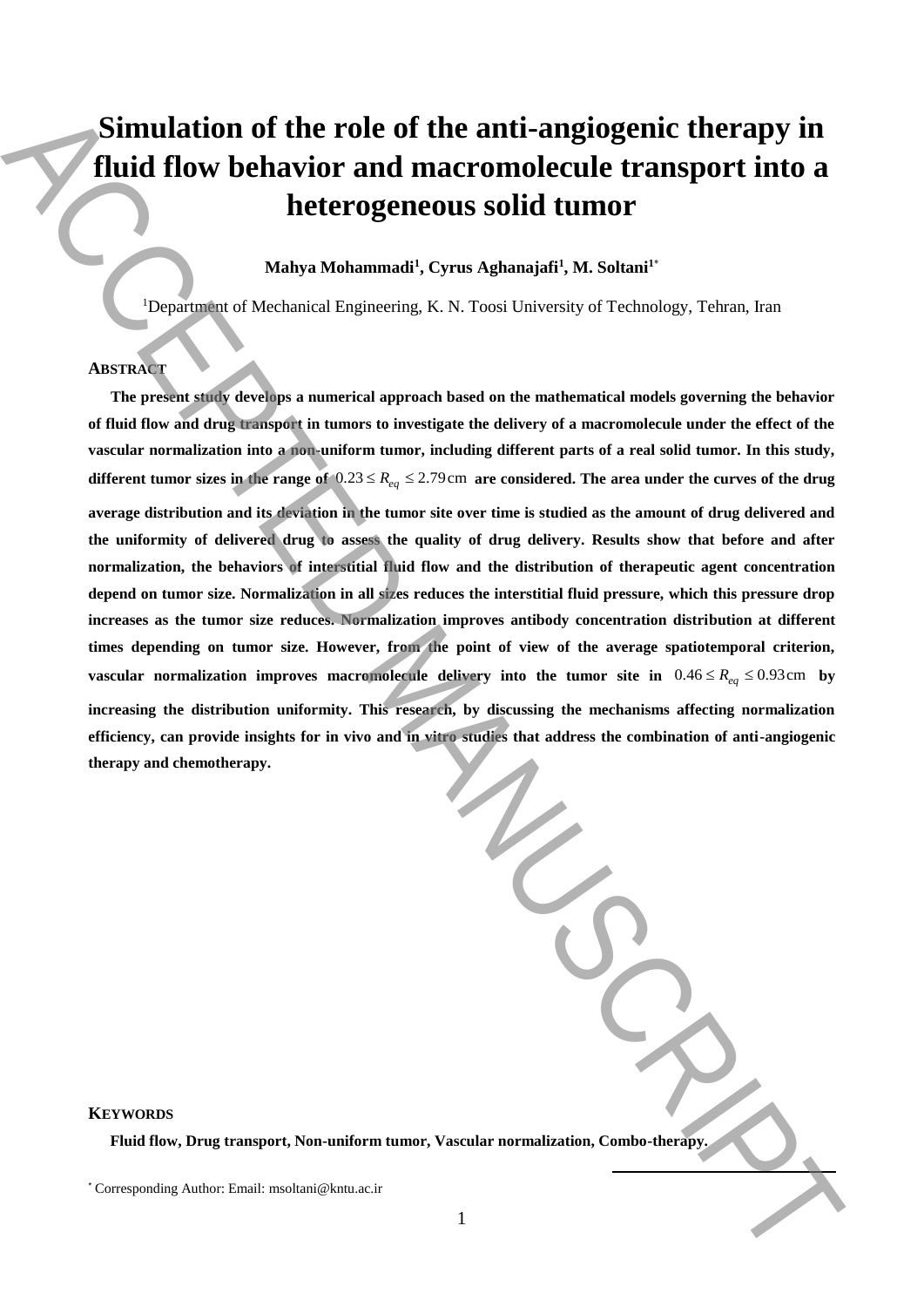#### **1. Introduction**

According to the importance of cancer understanding, many researchers from various disciplines study this issue from different points of view. In this way, mathematical modeling does have a great contribution to these studies.

The abnormal structure of the tumor microvascular network is one of the limits of efficient chemotherapy as a treatment method for cancer. Therefore, numerical investigation of the drug delivery into the solid tumor coincides with the anti-angiogenesis seems essential. Jain et al. [1] examined the interstitial fluid pressure and velocity (IFP and IFV) in the homogeneous tumor due to the vascular normalization induced by antiangiogenic therapy in a basic mathematical study.

In the present numerical study, a more accurate survey is done about the drug delivery into the solid tumor by considering the vascular normalization function by applying both fluid flow and solute transport analyses to the model and exerting the nonuniform real image-based tumor. Moreover, drug delivery quality is marked not only by the quantity of carried drug into the tumor but also by the less variation in drug distribution.

#### **2. Materials and Methods**

Governing equations, meshed view of the computational domain, and boundary conditions are discussed below to demonstrate the methodology of this study.

#### 2.1 Governing Equations

The mathematical statements of interstitial fluid flow and drug transport describe the model of this problem. Interstitial fluid flow is defined by [2];

$$
\vec{V}_i = -k \nabla P_i \tag{1}
$$

$$
\nabla \cdot \vec{V}_i = \phi_B - \phi_L \tag{2}
$$

In the above equations  $\vec{V}_i$ ,  $k$ ,  $P_i$ ,  $\phi_B$ , and  $\phi_L$  show IFV, hydraulic conductivity of the interstitium, IFP, the fluid flow rate per unit volume from the blood vessels to the interstitium and vice versa, and the fluid flow rate per unit volume from the interstitium to lymphatic vessels, respectively.

Equations (3) and (4) explain the drug transport behavior [2]. In which  $C_i$ ,  $J$ ,  $\varphi_B$ ,  $\varphi_L$ , and  $D_{\text{eff}}$ illustrate the drug concentration, drug mass flux, rate of the drug transport per unit volume from blood vessels to the interstitium, rate of the drug transport per unit volume from the interstitium into the lymphatic system, and the effective diffusion coefficient, respectively.

$$
\frac{\partial C_i}{\partial t} = -\nabla \cdot \vec{J} + \varphi_B - \varphi_L \tag{3}
$$

$$
\vec{J} = -D_{\text{eff}} \nabla C_i + \vec{V}_i C_i \tag{4}
$$

2.2 Meshed Geometry of Computational Domain and Boundary Conditions

Figure 1 shows the cross-sectional view of the geometric model with the generated grid. Boundary conditions (BCs) are shown in this figure.



**Figure 1. Meshed view of the computational field and BCs.**

#### **3. Numerical Results Validity**

The interstitial fluid flow analysis is validated by comparing the results of the model of this study and those of experimental data [3]. Baxter and Jain's work [2] is simulated to investigate the reliability of drug transport analysis. Figure 2 demonstrates the comparison between the results of the current modeling and published ones [2, 3]. Good agreement shown in Figure 2 verifies the accuracy of the numerical method of this research.

#### **4. Results and Discussion**

Figure 3 shows the non-dimensional IFP distribution in different tumor sizes under the influence of vascular normalization.

Normalization induced by anti-angiogenesis reduces the IFP, and this reduction enhances by decreasing the tumor size. In addition, normalization breaks the IFP behavior of uniform distribution throughout the tumor and makes the pressure gradient smoother in the tumor boundary by expanding it to the inner parts.

Regarding the area under the curves (AUC) of the average solute concentration distribution (ASCD) and deviation from it (DASCD) in the tumor during the time (Figure 4), it is found that the efficiency of normalization is in a certain range of tumor size.